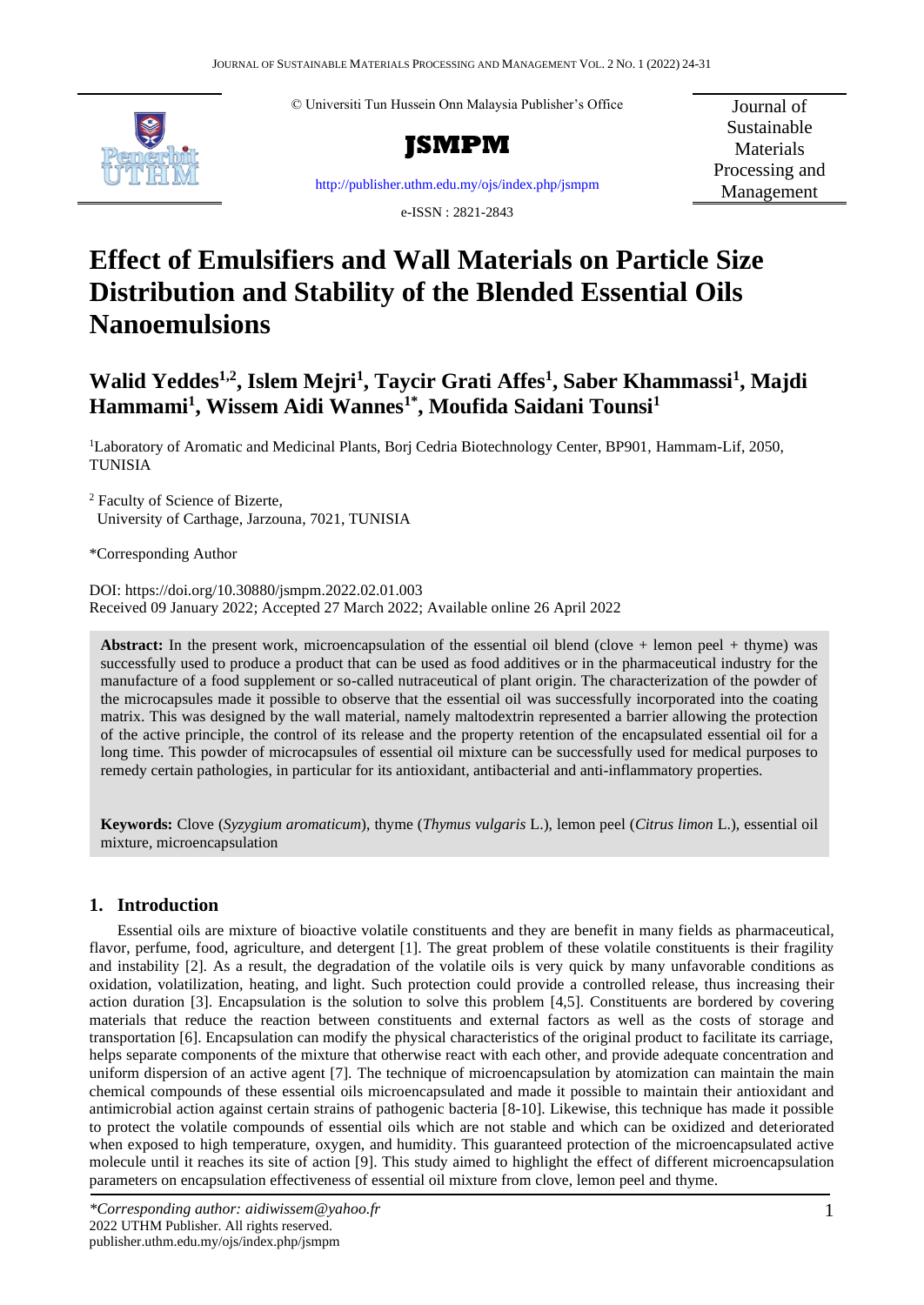## **2. Materials and Methods**

## **2.1 Plant Material**

Clove (*Syzygium aromaticum*), thyme (*Thymus vulgaris* L.) and lemon peel (*Citrus limon* L.) were selected as plant material for this study. Clove was purchased from the market in the form of dried flower buds. Thyme was collected in March from the mountain of Bou Garnine. Lemon peel was obtained from the lemon tree variety 'Eureka'.

#### **2.2 Essential Oil Extraction**

The essential oil of thyme and lemon was determined by Clevenger apparatus while clove essential oil was obtained by hydrodistillation.

## **2.3 Microencapsulation Procedure**

#### **(a) Formulation of the Nanoemulsion Based on Optimized Blended Essential Oils**

A mixture was spray dried (Table 1). Prior to microencapsulation, each encapsulating agent was dispersed in distilled water and stored in the refrigerator for 12h for complete hydration. Then the mixtures were added and mixed with an IKA brand Turrax homogenizer (IKA, Delaware, USA) at 10,000 rpm for 5 min. Once the mixture had been made, it was introduced into the BUCHI mini-B-290 spray dryer (BUCHI, Flawil, Switzerland) [11].

| Table 1 - Mixture prepared for micro-encapsulation of essential oil mixture |  |  |  |
|-----------------------------------------------------------------------------|--|--|--|
|-----------------------------------------------------------------------------|--|--|--|

| EО                | Tween 20 | <b>Conservator</b> | Water | <b>Maltodextrin</b> |  |
|-------------------|----------|--------------------|-------|---------------------|--|
| $0.5\%$           | $0.5\%$  | $0.6\%$            |       | 5 %                 |  |
| EO: Essential oil |          |                    |       |                     |  |

## **(b) Spray Drying Procedure**

A BUCHI mini-B-290 laboratory atomizer (BUCHI, Flawil, Switzerland) with a standard 0.5 mm nozzle was used following the method of Chatterjee and Bhattacharjee [10]. The spray drying was determined with Equation 1:

Spray drying yield  $(\%) = \frac{\text{Mass of final product}(g)}{\text{Total amount of solid introduced}(g)} X 100$  (1)

## **2.4 Physicochemical Characterization of the Active Nanoemulsion**

#### **(a) Microcapsule Size**

The size of the particles can be determined by the determination of particle movement in a fluid of known temperature and viscosity. This analysis was carried out with a Zetasizer Nano-ZS/Malvern Instruments, United Kingdom.

#### **(b) Nanoemulsion Stability Evaluation**

Also, the zeta potential is the measure of the intensity of the electrostatic or electrical repulsion/attraction between particles [12].

#### **2.5 Characterization of the Final Product**

#### **(a) Optical Observation of Microcapsules**

Optical observations of the microcapsules were made using an optical microscope (Bioval L-2000A) attached to a digital camera. The size distribution of microcapsules was assessed [13].

#### **(b) Physicochemical Characterization**

The water solubility (SI) was determined according to Navarro-Flores *et al.* [11] and Fernandes *et al.* [14]. SI and swelling capacity (SC) were calculated by using the following equations:

$$
SI (96) = \frac{Weight of the dried supernatant}{Initial weight of microcapsules} X 100
$$
 (2)

SC 
$$
(g/g) = \frac{\text{Weight of the dried supernatant}}{\text{Initial weight of microcapsules } (100 - S I)}
$$
 X 100 (3)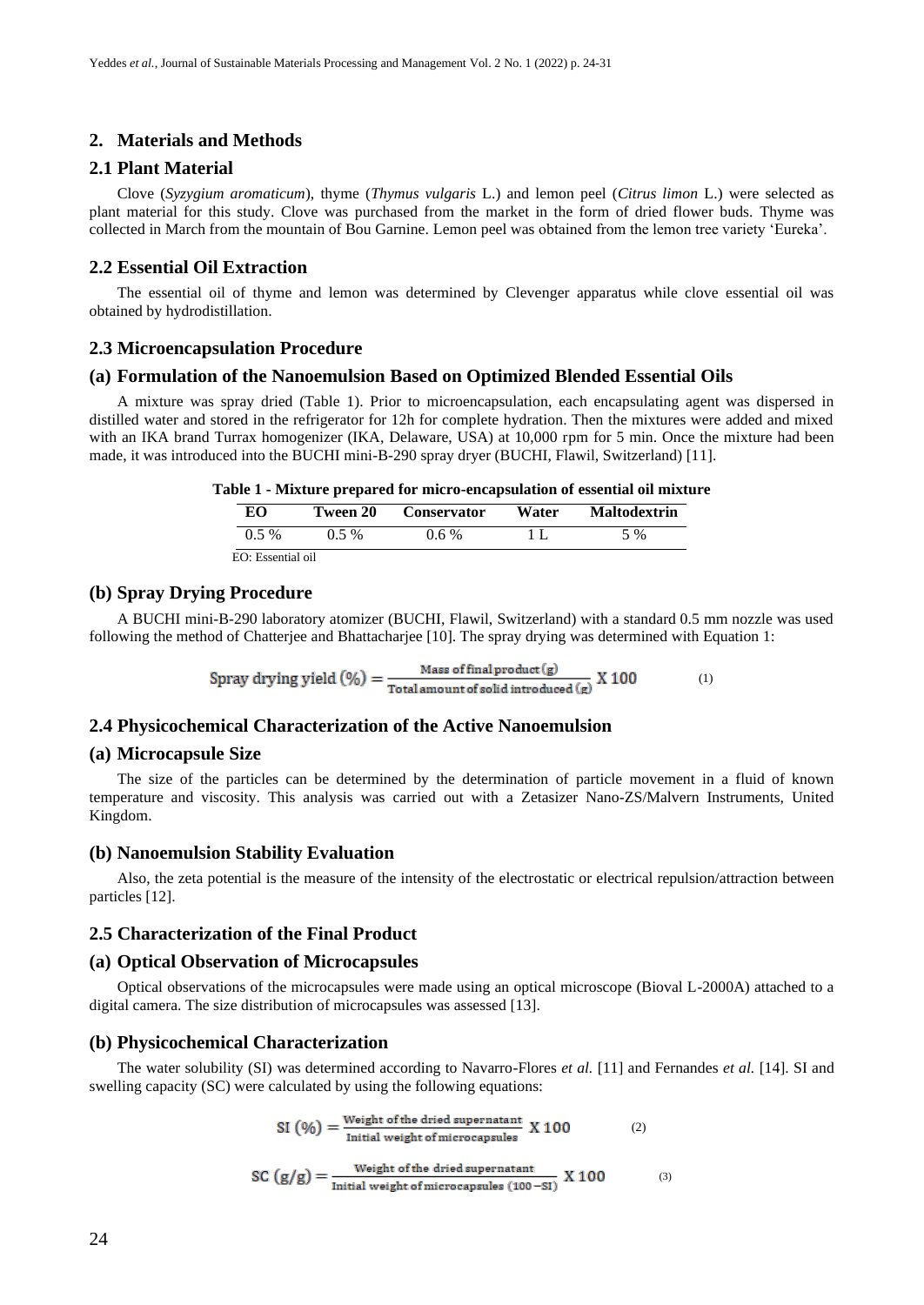The hygroscopicity and wettability of essential oil microcapsules was determined according to the method of Fernandes *et al.* [14]. The density of essential oil microcapsules was determined according to Ramakrishnan *et al.* [15]. The essential oil encapsulation retention (%) was determined following Tomazelli *et al.* [8] and it was calculated using Equation 4. The essential oil encapsulation efficiency (EE) was calculated using Equation 5 [14] and following the method of Tomazelli *et al.* [8]. The antioxidant activity of microencapsulated essential oil was determined according to the radical inhibition of DPPH (%) for 1 mg of sample (Equation 6) [16]. Meanwhile, the essential oil composition before and after microencapsulation was determined using a Varian CP-3800 gas chromatograph equipped with a CP-Sil 8 CB Low Bleed/MS column (30 m  $\times$  0.25 mm). The equipment conditions were set by Leimann *et al.* [13].

Essential oil retention 
$$
(\%) = \frac{\text{Total essential oil in powder}}{\text{Initial essential oil (dry basis)}} X 100
$$
 (4)

Essential oil encapsulation efficiency 
$$
(\%) = \frac{\text{Total essential oil} - \text{Surface essential oil}}{\text{Total essential oil}} \times 100
$$
 (5)

Inhibition percentage 
$$
(\%) = \frac{DO \text{ control} - DO \text{ sample}}{DO \text{ control}}
$$
 X 100 (6)

#### **2.6 Statistical Data Processing**

All analyzes were done in three replicates and the comparison of the means was carried out by Analysis of Variance (ANOVA). Duncan's multi-range test was used at the significance level of 0.05.

## **3. Results and Discussion**

## **3.1 Optimization of the Particle Size Distribution and Stability Properties of the Active Nanoemulsion**

#### **(a) Effects of Emulsifiers and Wall material Types on the Particle Size Distribution**

In terms of particle size, the obtained results given by Fig. 1 shows that Tween 20 allowed us to obtain a better particle size of encapsulated blend essential oil into the emulsion with 143.2 nm, compared to Tween 40 (346.30 nm) and Tween 80 (183.2 nm). However, it turned out that maltodextrin is the best type of coating support because it allowed us to obtain encapsulated oil particles of small size of the order of 134.37 nm compared to that gum Arabic (323.77 nm) and casein (406.57 nm). Rosemary essential oil encapsulated with maltodextrin and Tween 20 revealed an average diameter particle size of 256.56 nm [17]. Esmaeili and Asgari [18] had used *Carum copticum* essential oil to prepare the ionic gelation process and found that nanoparticles had an average diameter of 236-721 nm.



**Fig. 1 - Evaluation of the size of the essential oil particles in the formulated emulsion against different types of surfactants**

## **(b) Effects of Emulsifiers and Wall Material Types on the Stability Properties**

The obtained results of the stability analysis given by Fig. 2 shows that Tween 20 was considered as the best surfactant with the best emulsifying power because it makes it possible to obtain the most stable emulsion with a zeta potential furthest from zero 0 mV which of the order of -26.5 mV which is high relative to the zeta potential of the Tween 40 (-25.33 mV) and Tween 80 (-23.93 mV) emulsifiers. Also, according to our results as well as the results of some recent work, it turned out that the low molecular weight (1225 Daltons), the value of the hydrophilic-lipophilic balance (HLB) (equal to 16.7; characterizing a molecule completely hydrophilic) and the nature of the electric charge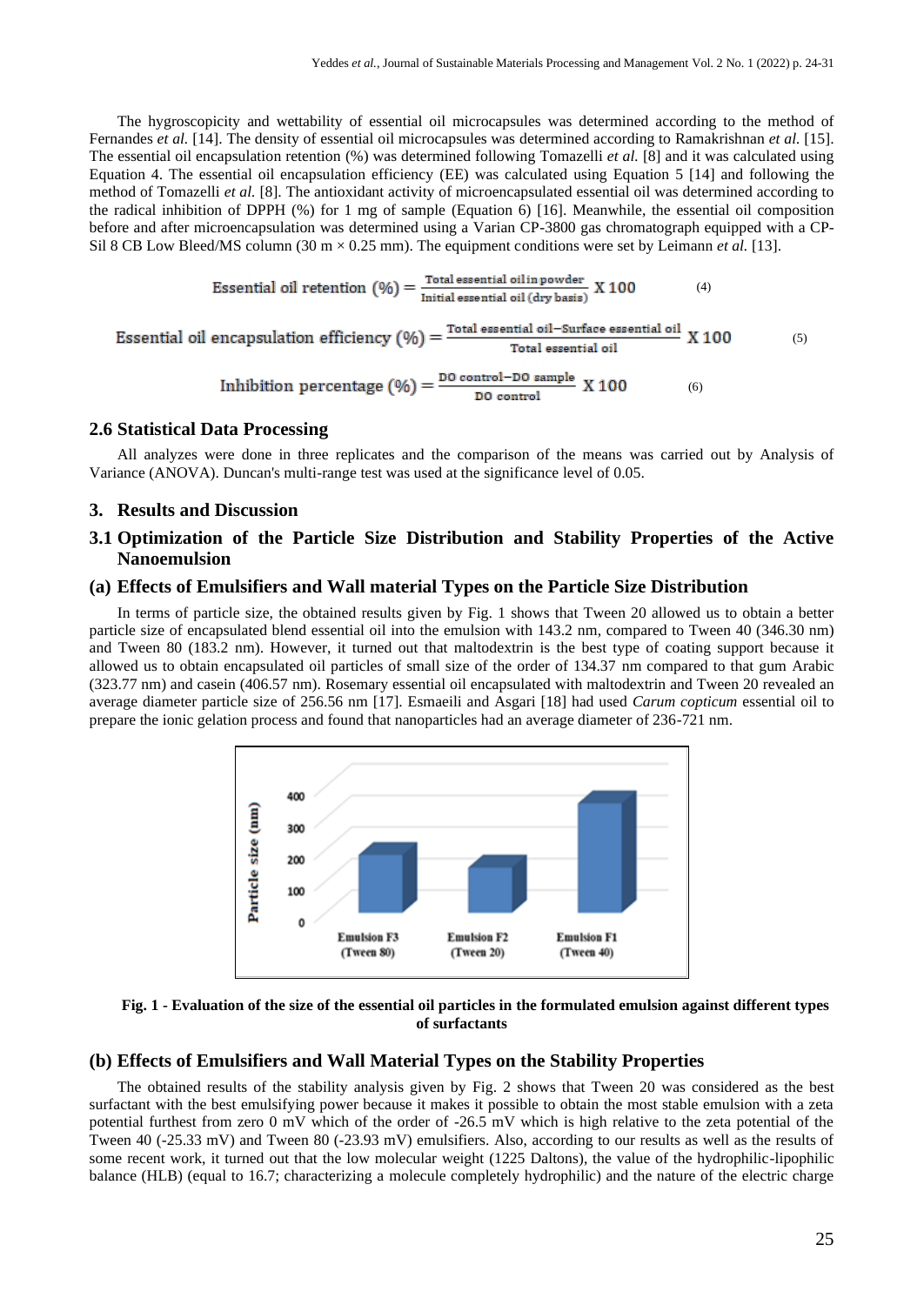(nonionic surfactant) of the surfactant used (Tween 20) showed a great impact on the size of the particles as well as the stability of the nanoemulsion which is of the oil-in-water type (O/W) [19,20].

In addition, the stability analysis made it possible to observe that the use of maltodextrin as coating support made it possible to obtain an emulsion of considerable stability having a zeta potential of the order of -27.3 mV which makes it possible further from zero 0mV and higher compared to other materials such as gum Arabic (-19.77 mV) and casein (- 14.73 mV). Indeed, these results are consolidated by the criteria of the stability of an emulsion which have been defined by the literature, which shows that the zeta potential is considered as a useful parameter to predict the stability of the dispersion by measuring the surface charge droplets. In addition, they had shown that to ensure the physical stability of a nanoemulsion, the value of the zeta potential must be far from zero, greater than 30 mV or less than -30 mV [21].



**Fig. 2 - Evaluation of the size of microencapsulated essential oil particles with respect to the different types of bio-based coating materials**

According to our results maltodextrin which was used as a wall material to encapsulate essential oil showed a considerable influence on the particle size as well as the stability of the emulsion [19]. On the other hand, according to previous work, this coating material alone has no effect on the stability of the emulsion because it did not have any surfactant sites to be adsorbed on the emulsion droplet. Moreover, in the presence of emulsifier or surfactant (such as tween 20 in our case) was inevitable to obtain long-term stability of the nanoemulsion [19]. Indeed, the surfactant stabilized the emulsion by inserting its non-polar tail into a helical coil of maltodextrin to adsorb onto the droplet and reduce the surface tension at the interface [21,22].

## **3.2 Microencapsulation Yield of Essential Oil Microcapsule Powder**

The microencapsulation yield of the essential oil mixture obtained by spray drying is 67.378% (Fig. 3). Previous work, by Gouin, [23] and Yeo *et al.*, [24] have shown that microencapsulation by spray drying can lead to yields which can reach up to 40-50 %. This yield is very low compared to that obtained in our case which proves the effectiveness of the microencapsulation process. This result was related to the optimization of the spray drying process by the reliable adjustment of the spray dryer parameters such as the inlet and outlet air temperature, the supply flow of the solution to be dried, the atomizing air flow rate and the vacuum gas flow rate, in order to maintain the homogeneity of the solution.



**Fig. 3 - Microcapsule powder of essential oil mixture obtained by spray drying**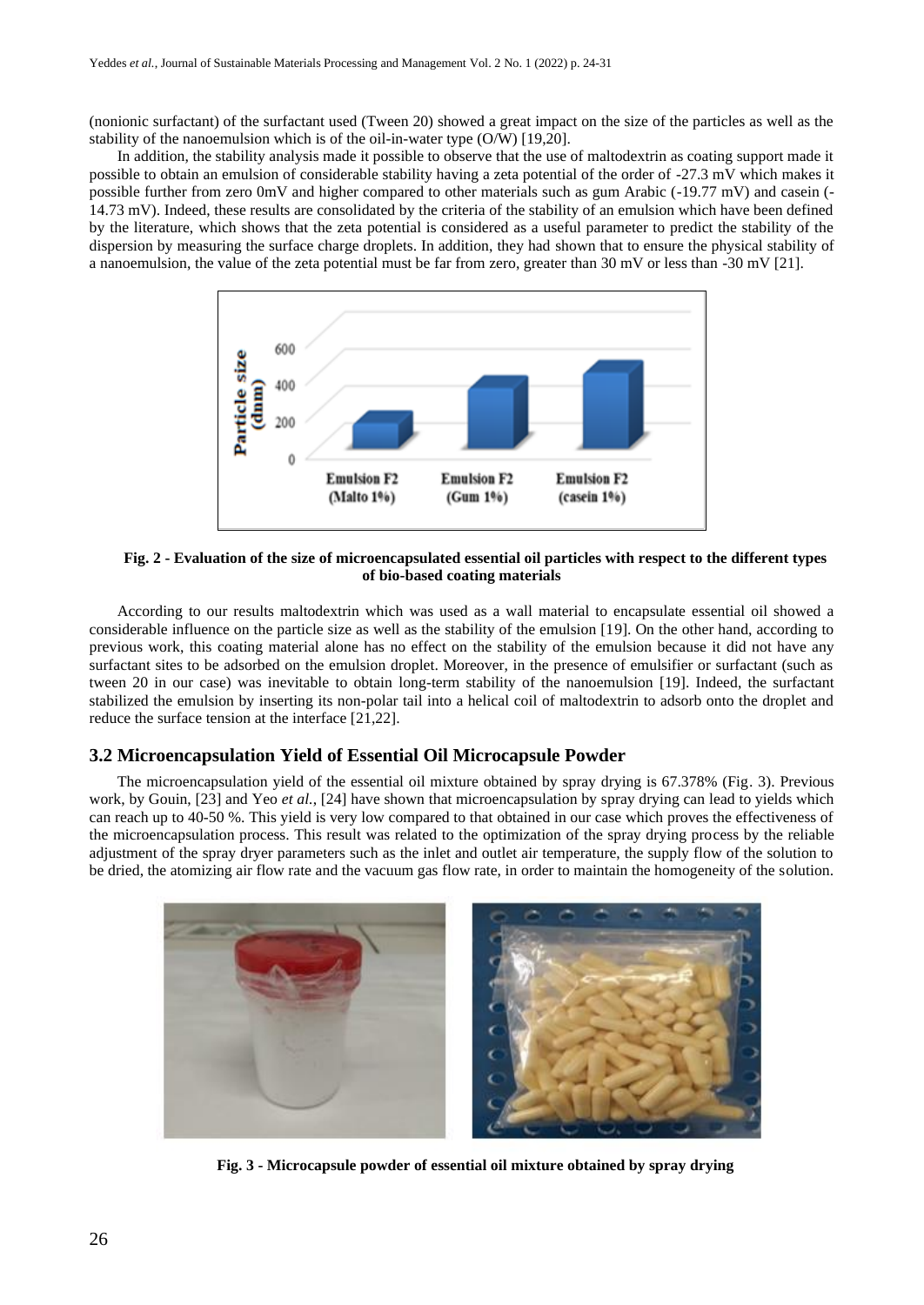## **3.3 Optical Observations of the Prepared EO Microcapsule Powder**

Analysis of optical observations of essential oil microcapsules powder formulated by the blend essential oil which were performed using a light microscope (Fig. 4) shows a clear and homogeneous distribution of the EO microcapsule with the same spherical shape. This result proves a good and effectiveness microencapsulation process. Similar results were obtained by Banasaz *et al.* [25] who shown that a similar appearance was found depending on the choice of the suitable surfactant in the nanoemulsion types. Following the optimization of the technique of micro-encapsulation of essential oils, a physicochemical characterization of the microencapsulated essential oil powder was developed, and the results obtained made it possible to identify certain criteria of the final products.



**Fig. 4 - Optical observations of essential oil microcapsules**

## **3.4 Physicochemical Characterization of the Essential Oil Microcapsule Powder**

In our present study, the permeability and rehydration properties of microcapsules were evaluated in terms of water solubility index (SI), swelling capacity (SC), hygroscopicity (HY) and wettability (W) compared to that of the encapsulating agent.

## **(a) Water Solubility Index (SI)**

The results obtained following the characterization of the essential oil microcapsule powder showed that the water solubility index (SI) was between  $85.93 \pm 0.570$  for MT + EO and  $92.98 \pm 0.617$  % for MT (Table 2). Different results were obtained by Fernandes *et al.* [14] in the case of Brazilian rosemary essential oil microencapsulation. It was found that despite the hydrophobic character of the encapsulation, the high solubility of the microcapsules could be due to the fact that the encapsulating agent (maltodextrin) had a high solubility in water and that is why it was mainly used in the drying process, promoting the solubility of microencapsulated essential oil [26].

## **(b) Swelling Capacity (SC)**

In contrast, the essential oil microcapsule powder was characterized by a swelling capacity (SC) which is of the order of 11.074  $\pm$  0.07 g/g (MT + EO) (Table 2) slightly low by compared to that of the wall material which is maltodextrin of the order of 13.252  $\pm$  0.08 g/g (MT). This variation is not significant (P value> 0.05) so this microencapsulation promotes the passage of the essential oil in its encapsulated form through the gastrointestinal barrier. Lower values of SC (2 and 3 g/g) were obtained by Paini *et al.* [27] in the microencapsulation of phenolic compounds from olive pomace. Swelling studies revealed that the penetration of water into the interior of the microcapsule was strongly influenced by the nature of the encapsulating material as well as the nature of the encapsulate [11].

## **(c) Hygroscopicity (HY)**

The hygroscopicity (HY) (Table 2) of the EO microcapsule powder was found to vary from  $16.09 \pm 0.106$  for MT  $+$  EO to 19.98  $\pm$  0.132 % for MT. A slight decrease in the hygroscopicity of the coating material is closely related to the hydrophobic nature of the essential oil (the encapsulant). Indeed, according to Frascareli *et al.* [28], a similar behavior was found for coffee oil microencapsulation by spray drying with hygroscopicity values varying between 13.73 % and 17.89 % and this using gum Arabic as an encapsulant. Similarly, Fernandes *et al.* [29] by increasing the load of rosemary essential oil in the emulsion, the particles obtained exhibited a lower hygroscopicity varying between 9.3 % and 13.9 % due to the nature hydrophobic of the essential oil itself, which does not absorb water. The lowest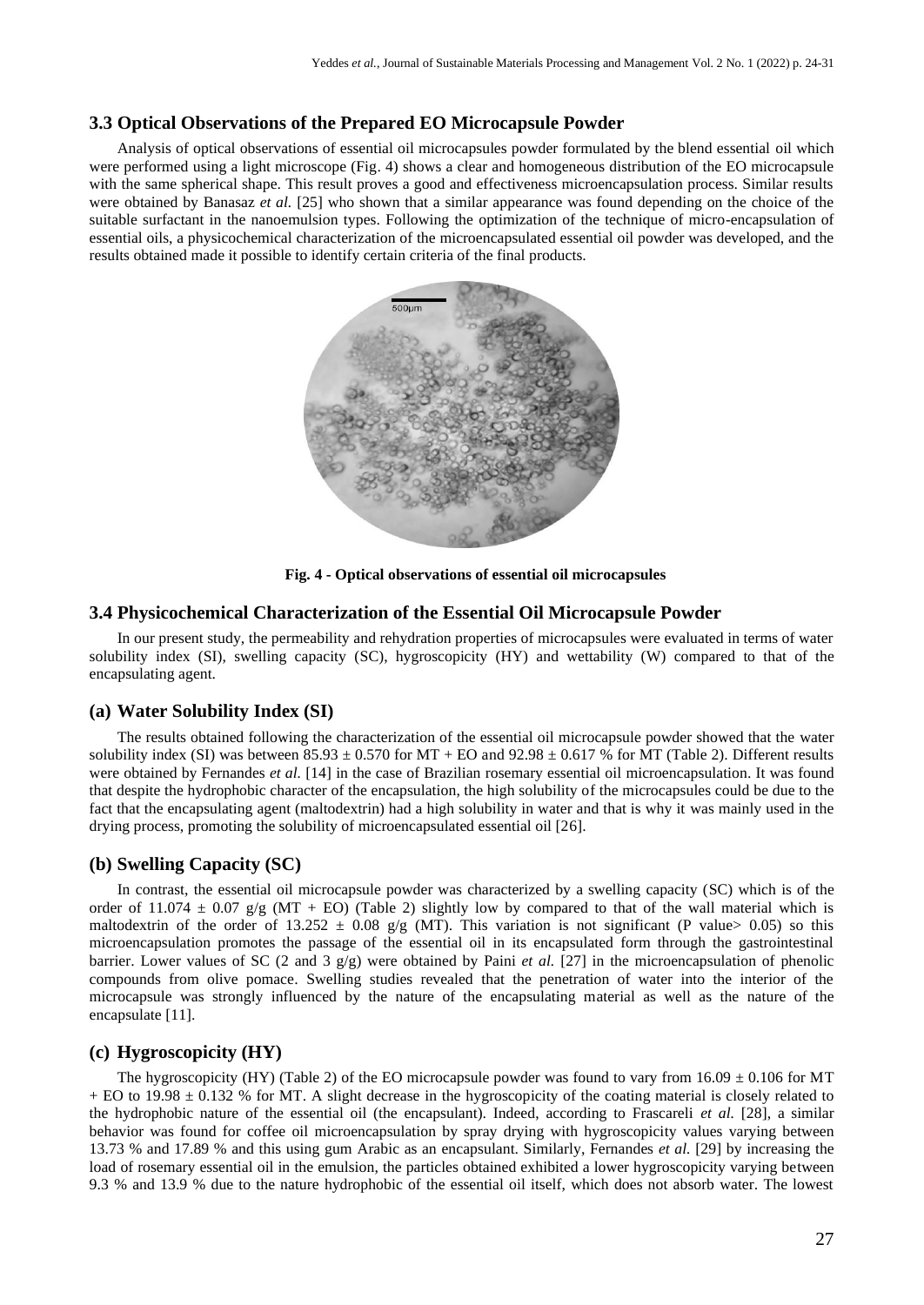hygroscopicity values were found in high concentrations of wall material. This demonstrates the effectiveness of maltodextrin and modified starch as carrier agents in the treatment of materials with low values of hygroscopicity [30,31].

## **(d) Wettability**

The results obtained show that the microcapsule powder has a wettability (MH) (rehydration capacity in water) of the order of  $212.99 \pm 1.41$  seconds for the essential oil coated with wall material which is maltodextrin (MT + EO) which slightly less than that of varied from  $151.99 \pm 1.009$  seconds for maltodextrin only (MT) (Table 2). This slight difference cannot affect the crossing of the active molecules of the essential oil, the two successive barriers corresponding to two stages:

- i. Penetration passage of an active molecule from the external environment into the interstitial fluid.
- ii. Resorption passage of an active molecule from the interstitial fluid to the circulating fluid.

In addition, according to the literature, values close to these were found by Fernandes *et al.*, [14] which demonstrated the wettability of the rosemary essential oil microcapsule powder and which required a wettability time. of the order of 155 seconds. Indeed, this proves that the capacity of microcapsules to absorb water is directly affected by the hydrophobicity of the encapsulated product (EO) and by the molecular interaction between the two phases in the nano-emulsion [32]. This parameter also depends on particle size, density, porosity, and the presence of amphipathic substances on the surface [29].

#### **Table 2 - Physicochemical and antioxidant characterization of microencapsulated essential oil powder**

|                                                                                                                                                         | $\mathbf{P}$ [ $\left(\frac{0}{0}\right)$ | (9/0)           | SC(g/g)       | $($ %)<br>НY | W (Sec)      | $($ %)<br>$R_{\rm HE}$ | EE (%       | $\bf{D}$ (g/ml) |
|---------------------------------------------------------------------------------------------------------------------------------------------------------|-------------------------------------------|-----------------|---------------|--------------|--------------|------------------------|-------------|-----------------|
| <b>MT</b>                                                                                                                                               |                                           | $92.98 + 0.617$ | 13.252+0.08   | 19.98+0.132  | 151.99+1.009 |                        |             | 0.202+0.001     |
| MT+HE                                                                                                                                                   | 64 08 + 0425                              | $85.93 + 0.570$ | $-074 + 0.07$ | 16.09+0.106  | 212.99+1.41  | $64997+0431$           | 76 15+0 506 | $0.224 + 0.001$ |
| IP: Inhibition percentage: IS: Solubility index in water: SC: Swelling capacity: HY: Hygroscopicity: W: Wettability: $R_{HF}$ : Essential oil retention |                                           |                 |               |              |              |                        |             |                 |

IP: Inhibition percentage; IS: Solubility index in water; SC: Swelling capacity; HY: Hygroscopicity; W: Wettability; R<sub>HE</sub>: Essential oil retention EE (%): Efficiency of essential oil encapsulation and D: Density

## **3.5 Essential Oil Retention and Microencapsulation Efficiency**

#### **(a) Essential Oil Retention**

Following the characterization of the microcapsule powder of the essential oil mixture, we found that the retention of the essential oil is of the order of 64.997  $\pm$  0.431 % (Table 2). According to the literature, it has been shown that the nature of the wall material as well as the chemical characteristics of the bioactive substance retained can influence this parameter. In addition, similar results were found by Tomazelli *et al.* [8] in the microencapsulation of thyme essential oil by spray drying using maltodextrin as coating material expressed essential oil retention of 57.37 %. Likewise, a result in accordance with ours was found by Fernandes *et al.* [29] in rosemary microencapsulation by spray drying which evaluated the effects of gum Arabic on the degree and efficiency of EO trapping during micro-encapsulation (Table 3).

**Table 3 - Chemical composition of essential oils by gas chromatography (GC) before and after microencapsulation**

|                           | $\left( \frac{6}{2} \right)$ |                                   |                       |                               |  |  |
|---------------------------|------------------------------|-----------------------------------|-----------------------|-------------------------------|--|--|
| <b>Composés volatiles</b> |                              | <b>Before micro-encapsulation</b> |                       | After micro-encapsulation     |  |  |
|                           | <b>Retention time</b>        | EO pure mixture                   | <b>EO</b> superficial | <b>EO</b> after total release |  |  |
| $\alpha$ -Pinene          | 5.433                        | $0.549 \pm 0.041$                 | ۰                     | $0.479 \pm 0.008$             |  |  |
| $\beta$ -Pinene           | 6.343                        | $2.231 \pm 0.054$                 |                       | $1.95 \pm 0.031$              |  |  |
| $\beta$ -Myrcene          | 6.663                        | $0.434 + 0.056$                   | ۰                     | $0.38 \pm 0.006$              |  |  |
| Limonene                  | 7.617                        | $22.373 \pm 3.465$                | $2.719 \pm 0.044$     | 19.554±0.314                  |  |  |
| p-Cymene                  | 11.099                       | $3.776 \pm 0.058$                 | $0.434 \pm 0.007$     | $3.3 \pm 0.053$               |  |  |
| beta.-Phellandrene        | 11.238                       | $0.422 \pm 0.058$                 | $0\pm 0$              | $0.369 \pm 0.006$             |  |  |
| $\gamma$ -Terpinene       | 8.228                        | $3.036 \pm 0.064$                 | $0.375 \pm 0.006$     | $2.653 \pm 0.043$             |  |  |
| $\alpha$ -Terpineol       | 11.43                        | $0.446 \pm 0.008$                 | ۰                     | $0.39 \pm 0.006$              |  |  |
| <b>Z-Citral</b>           | 12.488                       | $0.964 + 0.632$                   |                       | $0.843 + 0.014$               |  |  |
| <b>E-Citral</b>           | 13.181                       | $1.15 \pm 0.111$                  | ۰                     | $1.004 \pm 0.016$             |  |  |
| endo-Borneol              | 15.713                       | $0.642 \pm 0.082$                 | ۰                     | $0.56 \pm 0.009$              |  |  |
| 4-Terpineol               | 16.099                       | $0.386 + 0.084$                   | ۰                     | $0.337+0.005$                 |  |  |
| Caryophyllene             | 16.437                       | $0.707 + 0.184$                   |                       | $0.617 \pm 0.01$              |  |  |
| <b>Thymol</b>             | 19.546                       | $26.781 \pm 1.622$                | $3.344 \pm 0.054$     | $23.407 \pm 0.376$            |  |  |
| trans-Caryophyllene       | 22.868                       | $1.048 \pm 0.119$                 |                       | $0.915 \pm 0.015$             |  |  |
| <b>Eugenol</b>            | 25.15                        | $33.987 \pm 1.25$                 | $4.243 \pm 0.068$     | $29.705 \pm 0.477$            |  |  |
| Acetyleugenol             | 30.173                       | $1.07 \pm 0.885$                  |                       | $0.935 \pm 0.015$             |  |  |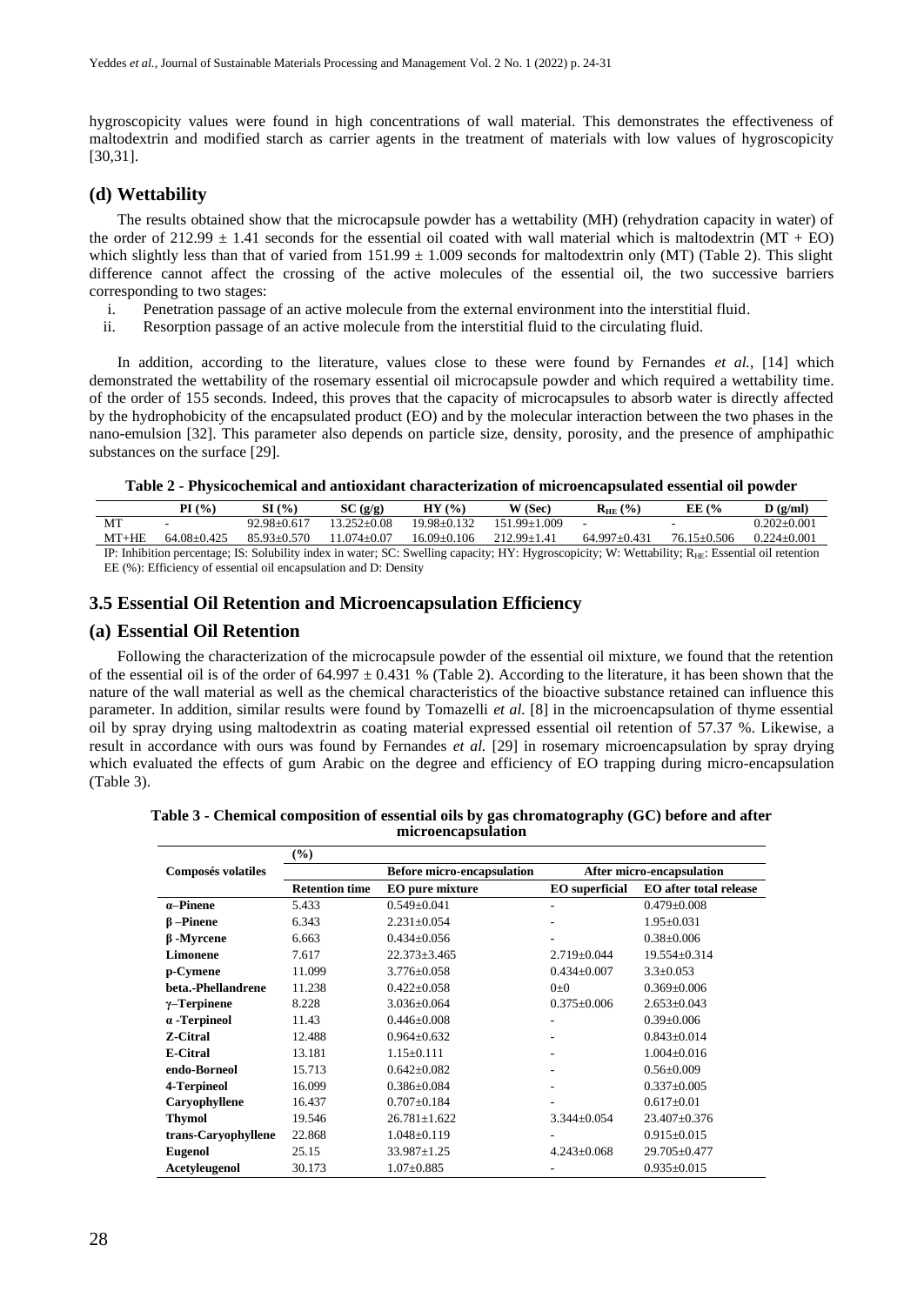#### **(b) Microencapsulation Efficiency**

It was found that the obtained essential oil microcapsule powders were characterized by a considerable microencapsulation efficiency of  $76.15 \pm 0.506$  % (Table 2). Similar results have been found by Tomazelli *et al.* [8], which showed that thyme essential oil microcapsule powder obtained by spray drying and using maltodextrin as the wall material exhibited microencapsulation efficiency (87.16 %). It can then be seen that the optimized essential oil mixture based on a mixture of oils obtained from these three species of aromatic and medicinal plant, namely the clove (*Syzygium aromaticum*), the lemon tree (*Citrus limon* L.) and common thyme (*Thymus vulgaris* L.) has been successfully encapsulated in the coating matrix represents a barrier allowing the protection of this active principle by protecting it against any kind of degradation by oxidation until its release at their site of action.

#### **(c) Microencapsulation Density**

An evaluation of the density of the microencapsulated EO powder showed a slight increase in the density of the microencapsulated oil powder, which was detected, this variation may be related to the hydrophobic nature of the encapsulated essential oil mixture that occupies a large space in the particles and under the envelope. However, recent work by Tonon *et al.* [32] and Fernandes *et al.* [13] had shown that the bulk density of rosemary essential oil microcapsules increased as a function of the high concentration of the encapsulate. This was because the hydrophobic and heavier material fits more easily into the spaces between the particles, resulting in a higher density.

#### **3.6 Antioxidant Activity of Microencapsulated Essential Oil**

A study leading to the evaluation of the antioxidant activity of microencapsulated essential oil showed that the resulting microcapsule powder exhibits considerable antioxidant activity. This antioxidant activity was lower than the results reported in the literature for encapsulated clove essential oil. Indeed, Sebaaly *et al.* [34] obtained an inhibition of the higher free radical DPPH ranging from 89.3 to 92.31 % for the essential oil of clove encapsulated in cyclodextrin. This result was probably due to the nature of the wall material used during the microencapsulation, which has different properties, including their release power, allowing better conservation of bioactive compounds, protection against oxidation and more great release of the compounds presented in the essential oil at their site of action. Likewise, Meneses *et al.* [35] found that the inhibition of free radical DPPH was greater than 80 % for the essential oil of clove encapsulated in lipids. These differences in antioxidant activity may be related not only to wall materials, but also to particle characteristics such as size and charge, and the analytical method employed (Table 2).

## **3.7 Chromatographic Profile of the Release of Active Compounds from Microencapsulated Blend EO**

After obtaining the powder by microencapsulation of the essential oil mixture, the microcapsules were washed with solvent and extracted by hydrodistillation in order to verify by gas chromatography coupled with mass spectrometry, first of all, the presence of any trace of volatile compounds collected by the solvent from the surface of the capsules and secondly to compare the composition of the EO before and after microencapsulation. The identified compounds are listed in Table 3. Chromatographic analysis showed the presence of some compounds on the surface of the microcapsules which escape from the envelope and which are on the trace scale such as limonene, *p*-cymene, γ terpinene, thymol and eugenol having the following contents  $2.71 \pm 0.044$  %;  $0.434 \pm 0.007$  %;  $0.375 \pm 0.006$  %; 3.344  $\pm$  0.054 % and 4.243  $\pm$  0.068 % respectively (Table 3).

Likewise, the chromatographic analysis of the essential oil (obtained after microencapsulation) which was obtained after extraction or total release from the microcapsules by hydrodistillation showed the presence of seventeen major volatile compounds, the main ones of which are represented by β-pinene (1.95  $\pm$  0.031 %); limonene (19.554  $\pm$  0.314 %); *p*-cymene (3.3  $\pm$  0.053 %):  $\gamma$ -terpinene (2.653  $\pm$  0.043 %); thymol (23.407  $\pm$  0.376 %) and eugenol (29.705  $\pm$ 0.477 %) (Table 3).

To ensure the effectiveness of microencapsulation by the spray drying technique, a chromatographic analysis of the essential oil (obtained after microencapsulation) was developed and the results proved that the essential oil removed from the microcapsules retained its total chemical composition compared to that of pure essential oil (obtained before microencapsulation) with a slight variation in the concentration of certain volatile compounds due to slight degradation during the encapsulation process (Table 3). This showed that the formation of the microcapsules made it possible to preserve the chemical and biological quality of the essential oil trapped in the capsules. This supports the hypothesis that these volatile compounds were preserved under the coating formed by the polymer and which is due essentially to the phenomenon of crosslinking which took place between the functional group of the volatile compounds and the maltodextrin forming the wall of the microcapsules. In addition, the microencapsulation process by spray drying and using maltodextrin as wall materials has shown its effectiveness for the conservation of the functional and biological properties of the active principle demonstrated. These results have been consolidated by the work of Tomazelli *et al.* [8] and Leimann [13].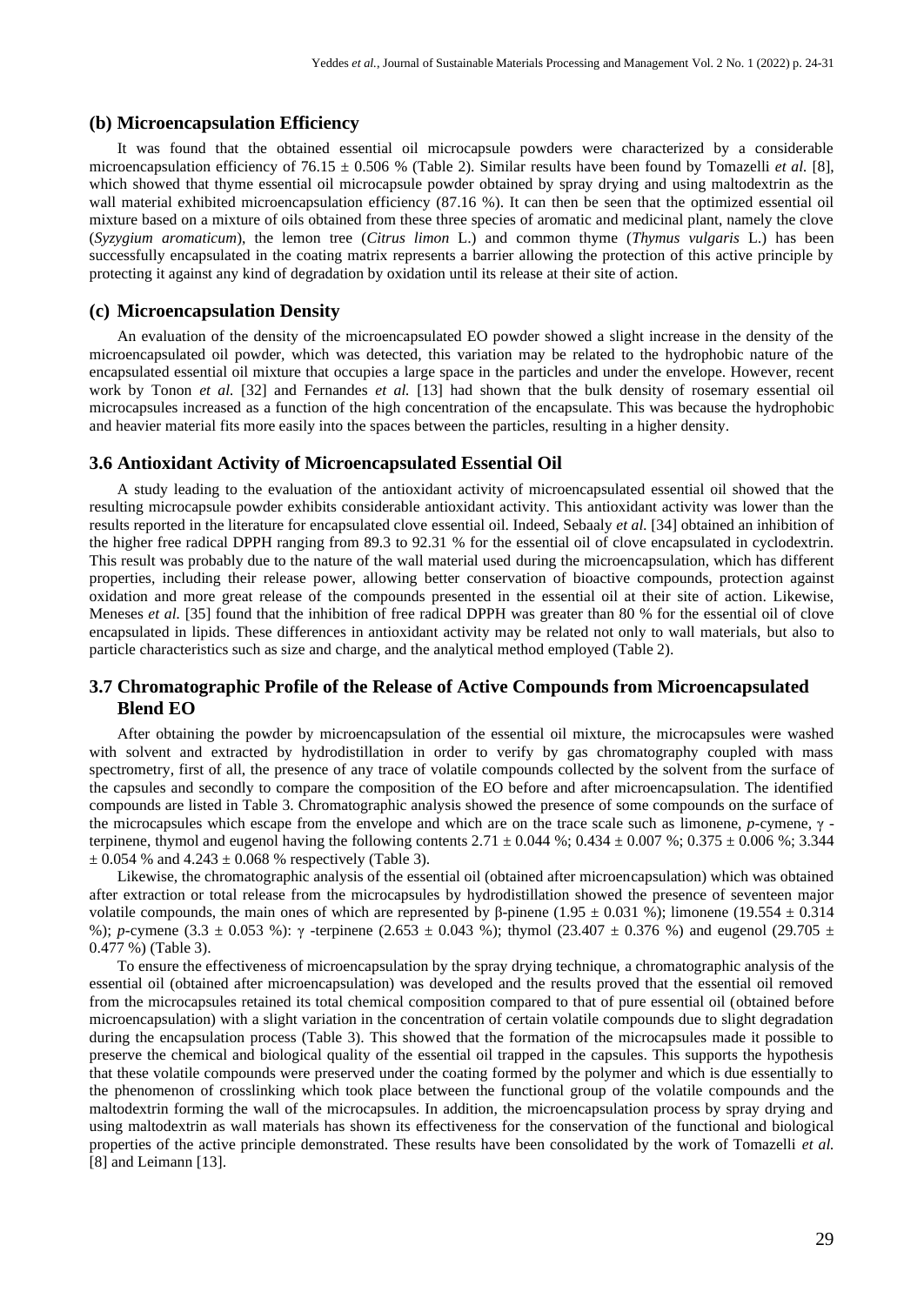#### **4. Conclusion**

This study shows the synthesis of clove, lemon peel and thyme essential oil microcapsules. In order to obtain the best microencapsulation formulation for clove, lemon peel and coriander essential oil, the influence of microencapsulation parameters on encapsulation efficiency and oil release rate was evaluated. The oil release rate evaluation suggests that the formation of the microcapsules made it possible to preserve the chemical and biological quality of the essential oil trapped in the capsules.

#### **Acknowledgement**

The authors would like to thank everyone who helped out during the research.

## **References**

- [1] Abd Manaf, M., Jai, J., Raslan, R., Subuki, I., & Mustapa, A. N. (2015). Microencapsulation methods of volatile essential oils-a review. *Advanced Materials Research*, *1113*, 679-683.
- [2] Enascuta, C. E., Stepan, E., Oprescu, E. E., Radu, A., Alexandrescu, E., Stoica, S., Epure, D. G., & Nicules, M. D. (2018). Microencapsulation of essential oils. *Revista de Chimie-Bucharest*, 69(7), 1612-1615.
- [3] El Asbahani, A., Miladi, K., Badri, W., Sala, M., Addi, E. A., Casabianca, H., ... & Elaissari, A. (2015). Essential oils: From extraction to encapsulation. *International Journal of Pharmaceutics*, *483*(1-2), 220-243.
- [4] Radu, G. L., Popescu, A. M., Niculae, C. G., Raducanu, A. E., & Onisei, T. (2015). Identification by liquid chromatography-mass spectrometry of herbal food supplements adulterated with PDE-5 inhibitors. *Rev Chim*, *66*(1), 1-5.
- [5] Jafari, S. M., Assadpoor, E., He, Y., & Bhandari, B. (2008). Encapsulation efficiency of food flavours and oils during spray drying. *Drying Technology*, *26*(7), 816-835.
- [6] Furuta, T., Soottitantawat, A., Neoh, T. L., & Yoshii, H. (2011). Effect of microencapsulation on food flavors and their releases. *Physicochemical Aspects of Food Engineering and Processing*, 1-40.
- [7] Nedovic, V., Kalusevic, A., Manojlovic, V., Levic, S., & Bugarski, B. (2011). An overview of encapsulation technologies for food applications. *Procedia Food Science*, *1*, 1806-1815.
- [8] Tomazelli Júnior, O., Kuhn, F., Padilha, P. J. M., Vicente, L. R. M., Costa, S. W., Boligon, A. A., ... & Castellví, S. L. (2017). Microencapsulation of essential thyme oil by spray drying and its antimicrobial evaluation against Vibrio alginolyticus and Vibrio parahaemolyticus. *Brazilian Journal of Biology*, *78*, 311-317.
- [9] Adamiec, J., Borompichaichartkul, C., Srzednicki, G., Panket, W., Piriyapunsakul, S., & Zhao, J. (2012). Microencapsulation of kaffir lime oil and its functional properties. *Drying Technology*, *30*(9), 914-920.
- [10] Chatterjee, D., & Bhattacharjee, P. (2013). Comparative evaluation of the antioxidant efficacy of encapsulated and un-encapsulated eugenol-rich clove extracts in soybean oil: Shelf-life and frying stability of soybean oil. *Journal of Food Engineering*, *117*(4), 545-550.
- [11] Navarro-Flores, M. J., Ventura-Canseco, L. M. C., Meza-Gordillo, R., Ayora-Talavera, T. D. R., & Abud-Archila, M. (2020). Spray drying encapsulation of a native plant extract rich in phenolic compounds with combinations of maltodextrin and non-conventional wall materials. *Journal of Food Science and Technology*, *57*(11), 4111-4122.
- [12] Ribeiro, R. C. D. A., Barreto, S. M. A. G., Ostrosky, E. A., Rocha-Filho, P. A. D., Veríssimo, L. M., & Ferrari, M. (2015). Production and characterization of cosmetic nanoemulsions containing Opuntia ficus-indica (L.) Mill extract as moisturizing agent. *Molecules*, *20*(2), 2492-2509.
- [13] Leimann, F. V., Gonçalves, O. H., Machado, R. A., & Bolzan, A. (2009). Antimicrobial activity of microencapsulated lemongrass essential oil and the effect of experimental parameters on microcapsules size and morphology. *Materials Science and Engineering: C*, *29*(2), 430-436.
- [14] Fernandes, R. V. D. B., Borges, S. V., & Botrel, D. A. (2013). Influence of spray drying operating conditions on microencapsulated rosemary essential oil properties. *Food Science and Technology*, *33*, 171-178.
- [15] Ramakrishnan, S., Ferrando, M., Aceña-Muñoz, L., Lamo-Castellví, D., & Güell, C. (2013). Fish oil microcapsules from O/W emulsions produced by premix membrane emulsification. *Food and Bioprocess Technology*, *6*(11), 3088-3101.
- [16] Shaygannia, S., Eshaghi, M. R., Fazel, M., & Hashemiravan, M. (2021). Phenolic compounds and antioxidant activities of lemon wastes affected by microencapsulation using coatings of Arabic, Persian, and basil seed gums. *Journal of Food Measurement and Characterization*, *15*(2), 1452-1462.
- [17] Yeddes, W., Ouerghemmi, I., Hammami, M., Gadhoumi, H., Affes, T. G., Nait Mohamed, S., ... & Nowacka, M. (2022). Optimizing the method of rosemary essential oils extraction by using response surface methodology (RSM)-Characterization and toxicological assessment. *Sustainability*, *14*(7), 3927.
- [18] Esmaeili, A., & Asgari, A. (2015). In vitro release and biological activities of Carum copticum essential oil (CEO) loaded chitosan nanoparticles. *International Journal of Biological Macromolecules*, *81*, 283-290.